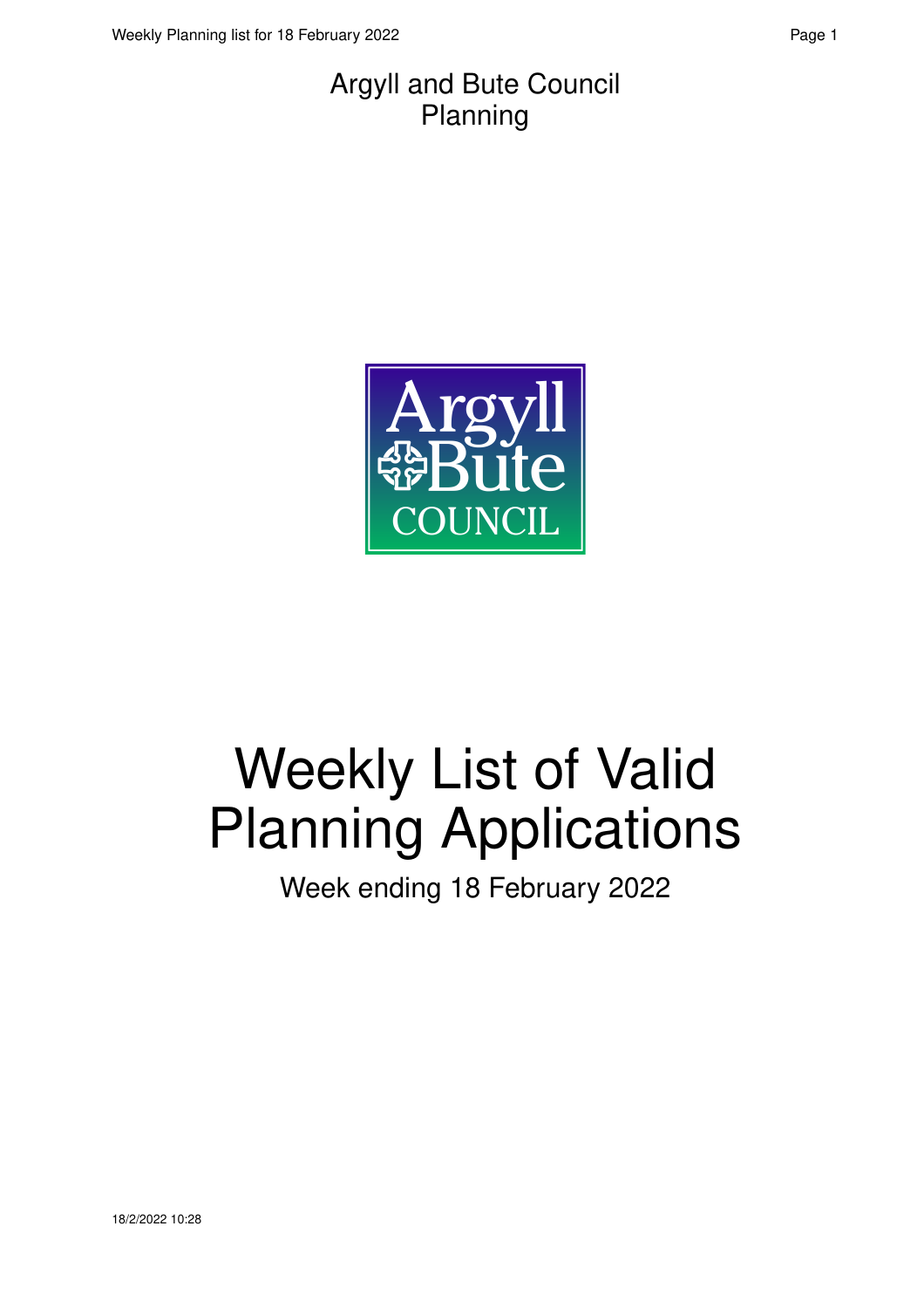### **Bute and Cowal**

| Reference:                | 21/02122/PP                                                 | Officer:<br>Telephone:                             | Steven Gove<br>01546 605518                                    |  |
|---------------------------|-------------------------------------------------------------|----------------------------------------------------|----------------------------------------------------------------|--|
| <b>Ward Details:</b>      | 08 - Isle Of Bute                                           |                                                    |                                                                |  |
| <b>Community Council:</b> | <b>Bute Community Council</b>                               |                                                    |                                                                |  |
| Proposal:                 | Alterations and Change of Use of Store/Workshop to Create a |                                                    |                                                                |  |
|                           |                                                             |                                                    | Self-Contained Residence for Use by Family and Friends as      |  |
|                           | Ancillary Accommodation                                     |                                                    |                                                                |  |
| Location:                 |                                                             |                                                    | 6 Battery Place, Rothesay, Isle Of Bute, Argyll And Bute, PA20 |  |
|                           | 9DP                                                         |                                                    |                                                                |  |
| <b>Applicant:</b>         | Mr David Mercer                                             |                                                    |                                                                |  |
|                           |                                                             |                                                    | 6 Battery Place, Rothesay, Isle Of Bute, Argyll And Bute, PA20 |  |
|                           | 9DP                                                         |                                                    |                                                                |  |
| Agent:                    | <b>Warrant Design</b>                                       |                                                    |                                                                |  |
|                           |                                                             |                                                    | Flat2/1, 170 Butterbiggins Road, Govanhill, Glasgow, G42 7AL   |  |
| <b>Development Type:</b>  | N03B - Housing - Local                                      |                                                    |                                                                |  |
| <b>Grid Ref:</b>          | 209180 - 664861                                             |                                                    |                                                                |  |
|                           |                                                             |                                                    |                                                                |  |
|                           |                                                             |                                                    |                                                                |  |
|                           |                                                             |                                                    |                                                                |  |
| Reference:                | 21/02228/PP                                                 | Officer:                                           | <b>Brian Close</b>                                             |  |
|                           |                                                             | Telephone:                                         | 01546 605518                                                   |  |
| <b>Ward Details:</b>      | 07 - Dunoon                                                 |                                                    |                                                                |  |
| <b>Community Council:</b> | Dunoon Community Council                                    |                                                    |                                                                |  |
| Proposal:                 |                                                             | Erection of dwellinghouse and detached garden room |                                                                |  |
| Location:                 |                                                             |                                                    | Glendarroch, 4 Crochan Road, Dunoon, Argyll And Bute, PA23     |  |
|                           | 7LW                                                         |                                                    |                                                                |  |
| <b>Applicant:</b>         | Mr And Mrs Peter Nelson                                     |                                                    |                                                                |  |
|                           |                                                             |                                                    | Glendarroch, 4 Crochan Road, Dunoon, Argyll And Bute, PA23     |  |
|                           | 7LW                                                         |                                                    |                                                                |  |
| Agent:                    | $JM = A + uD$                                               |                                                    |                                                                |  |
|                           |                                                             |                                                    | Argyll Studio, 93B Marine Parade, Kirn, Dunoon, Argyll And     |  |
|                           | Bute, PA23 8HQ                                              |                                                    |                                                                |  |
| <b>Development Type:</b>  | N03B - Housing - Local                                      |                                                    |                                                                |  |
| <b>Grid Ref:</b>          | 216475 - 676051                                             |                                                    |                                                                |  |
|                           |                                                             |                                                    |                                                                |  |
|                           |                                                             |                                                    |                                                                |  |
| Reference:                | 22/00036/PP                                                 | Officer:                                           | <b>Brian Close</b>                                             |  |
|                           |                                                             | Telephone:                                         | 01546 605518                                                   |  |
| <b>Ward Details:</b>      | 06 - Cowal                                                  |                                                    |                                                                |  |
| <b>Community Council:</b> | <b>Strachur Community Council</b>                           |                                                    |                                                                |  |
| Proposal:                 |                                                             |                                                    | Formation of access off the B8000 relative to planning permis- |  |
|                           |                                                             |                                                    | sion in principle ref: 21/01832/PPP (Site for the erection of  |  |
|                           | dwellinghouse)                                              |                                                    |                                                                |  |
| Location:                 |                                                             |                                                    | Land South East Of Drimdarroch House, Strathlachlan, Cairn-    |  |
|                           | dow, Argyll And Bute                                        |                                                    |                                                                |  |
|                           |                                                             |                                                    |                                                                |  |
| <b>Applicant:</b>         | Mr Tom Cairns                                               |                                                    |                                                                |  |
|                           | C/o Agent                                                   |                                                    |                                                                |  |
| Agent:                    | Jack Thomson                                                |                                                    |                                                                |  |
|                           |                                                             |                                                    | Park Cottage, Balmoral Road, Rattray, Blairgowrie, PH10 7HY    |  |
| <b>Development Type:</b>  | N10B - Other developments - Local                           |                                                    |                                                                |  |
| <b>Grid Ref:</b>          | 204175 - 698023                                             |                                                    |                                                                |  |
|                           |                                                             |                                                    |                                                                |  |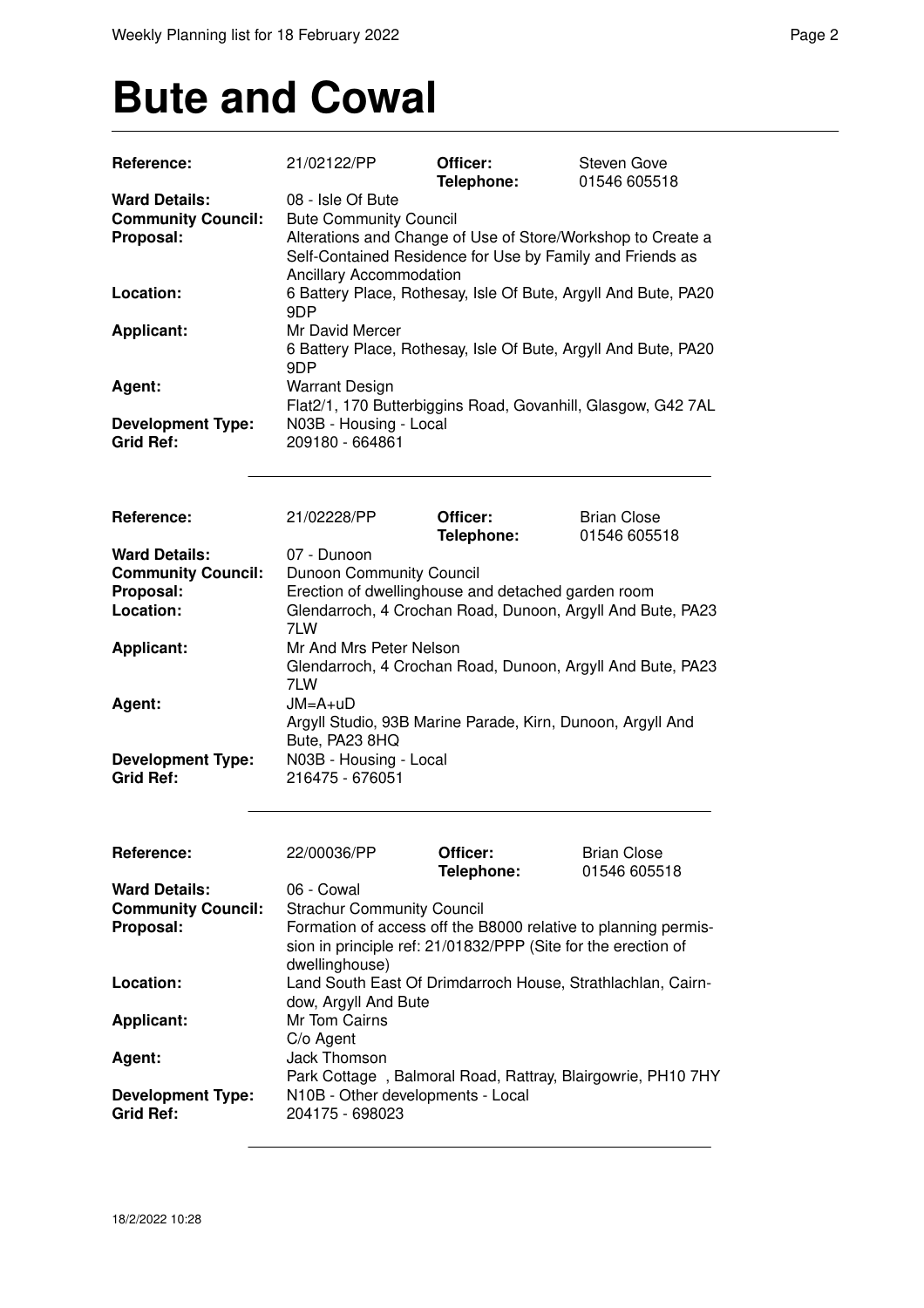Weekly Planning list for 18 February 2022 **Page 3** Page 3

| Reference:                                   | 22/00120/PNWAY                                   | Officer:   | <b>Brian Close</b> |  |
|----------------------------------------------|--------------------------------------------------|------------|--------------------|--|
|                                              |                                                  | Telephone: | 01546 605518       |  |
| <b>Ward Details:</b>                         | 06 - Cowal                                       |            |                    |  |
| <b>Community Council:</b>                    | <b>Strachur Community Council</b>                |            |                    |  |
| Proposal:                                    | Upgrade of existing forest track                 |            |                    |  |
| Location:                                    | Strachur Forest, Strachur, Argyll And Bute       |            |                    |  |
| <b>Applicant:</b>                            | Euroforest Ltd                                   |            |                    |  |
|                                              | Unit 6 Touch Business Centre, Stirling, FK8 3AQ  |            |                    |  |
| Agent:                                       | N/A                                              |            |                    |  |
| <b>Development Type:</b><br><b>Grid Ref:</b> | G C22W - Forestry Private Way<br>214763 - 704348 |            |                    |  |

| Reference:                                   | 22/00174/LIB                                                                                  | Officer:<br>Telephone:                  | Steven Gove<br>01546 605518 |
|----------------------------------------------|-----------------------------------------------------------------------------------------------|-----------------------------------------|-----------------------------|
| <b>Ward Details:</b>                         | 06 - Cowal                                                                                    |                                         |                             |
| <b>Community Council:</b>                    | Colintraive And Glendaruel CC                                                                 |                                         |                             |
| Proposal:                                    | Erection of conservatory extension (retrospective)                                            |                                         |                             |
| Location:                                    | Dunans House, Dunans Castle, Glendaruel, Colintraive, Argyll<br>And Bute, PA22 3AD            |                                         |                             |
| Applicant:                                   | Mr Charles Dixon-Spain<br>Dunans House, Glendaruel, Colintraive, Argyll And Bute, PA22<br>3AD |                                         |                             |
| Agent:                                       | Bell Ingram<br>Durn                                                                           | , Isla Road, Perth, Perthshire, PH2 7HF |                             |
| <b>Development Type:</b><br><b>Grid Ref:</b> | $N14$ - Listed bldg + con area consents<br>204081 - 691118                                    |                                         |                             |

| Reference:                                   | 22/00175/PP                                                                                   | Officer:<br>Telephone:                  | <b>Steven Gove</b><br>01546 605518 |
|----------------------------------------------|-----------------------------------------------------------------------------------------------|-----------------------------------------|------------------------------------|
| <b>Ward Details:</b>                         | 06 - Cowal                                                                                    |                                         |                                    |
| <b>Community Council:</b>                    | Colintraive And Glendaruel CC                                                                 |                                         |                                    |
| Proposal:                                    | Erection of conservatory extension and garden pergola (part<br>retrospective)                 |                                         |                                    |
| Location:                                    | Dunans House, Dunans Castle, Glendaruel, Colintraive, Argyll<br>And Bute, PA22 3AD            |                                         |                                    |
| <b>Applicant:</b>                            | Mr Charles Dixon-Spain<br>Dunans House, Glendaruel, Colintraive, Argyll And Bute, PA22<br>3AD |                                         |                                    |
| Agent:                                       | Bell Ingram<br>Durn                                                                           | , Isla Road, Perth, Perthshire, PH2 7HF |                                    |
| <b>Development Type:</b><br><b>Grid Ref:</b> | N01 - Householder developments<br>204081 - 691118                                             |                                         |                                    |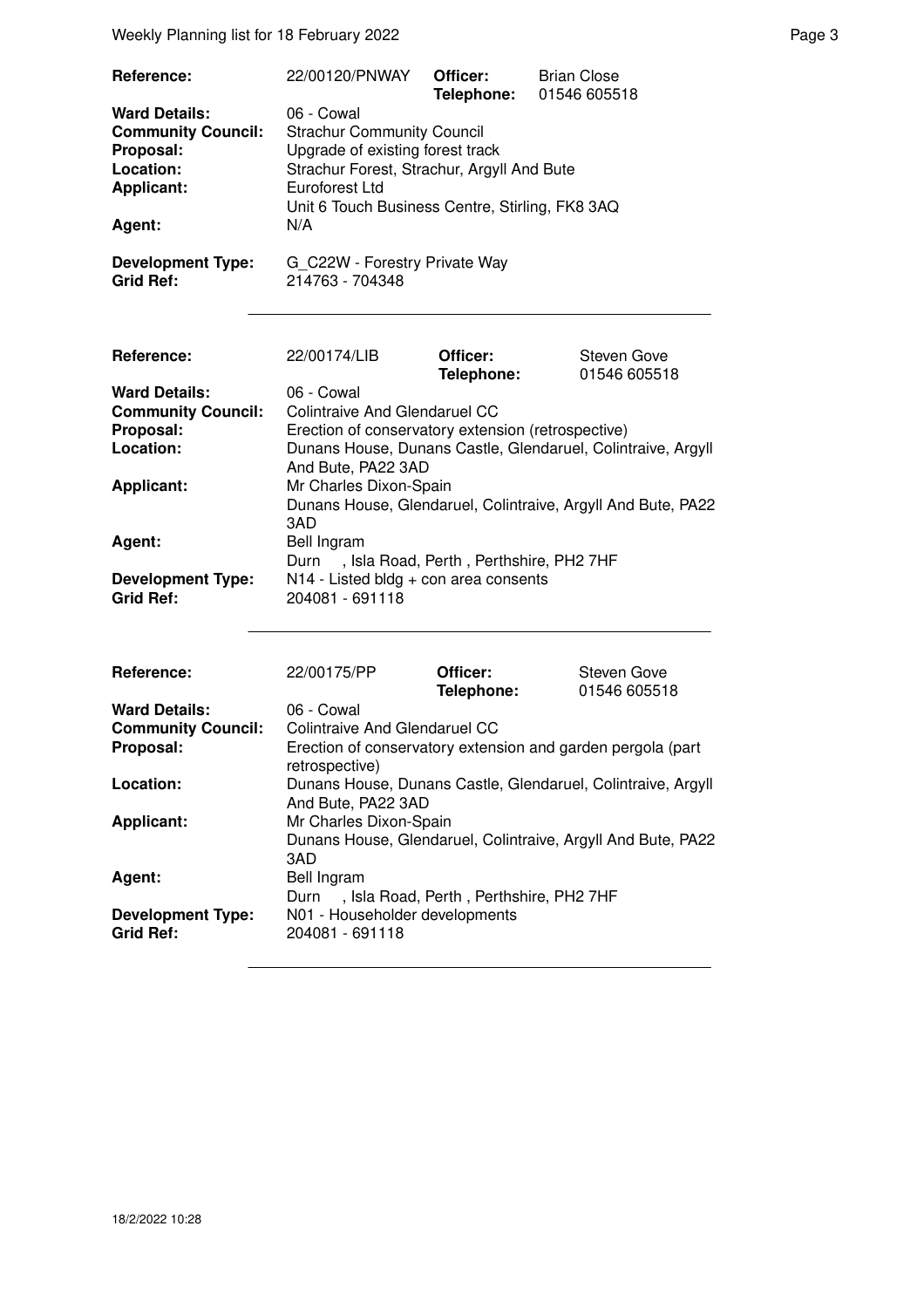Weekly Planning list for 18 February 2022 **Page 4** Page 4

| Reference:                | 22/00177/PPP                                                    | Officer:<br>Telephone: | Allocated To Area Office<br>01546 605518                    |
|---------------------------|-----------------------------------------------------------------|------------------------|-------------------------------------------------------------|
| <b>Ward Details:</b>      | 07 - Dunoon                                                     |                        |                                                             |
| <b>Community Council:</b> | Dunoon Community Council                                        |                        |                                                             |
| Proposal:                 |                                                                 |                        | Demolition of former saddlery and site for the erection of  |
|                           | dwellinghouse                                                   |                        |                                                             |
| Location:                 |                                                                 |                        | The Old Man's Club, 18 Mcarthur Street, Dunoon, Argyll And  |
|                           | Bute, PA23 7RA                                                  |                        |                                                             |
| <b>Applicant:</b>         | Mr George MacEachran                                            |                        |                                                             |
|                           |                                                                 |                        | The Old Man's Club, 18 Mcarthur Street, Dunoon, Argyll And  |
|                           | Bute, PA23 7RA                                                  |                        |                                                             |
| Agent:                    | $JM = A + U D$                                                  |                        |                                                             |
|                           |                                                                 |                        | Argyll Studio , 93B Marine Parade, Kirn, Dunoon, Argyll And |
|                           | Bute, PA23 8HQ                                                  |                        |                                                             |
| <b>Development Type:</b>  | N03B - Housing - Local                                          |                        |                                                             |
| <b>Grid Ref:</b>          | 217170 - 677305                                                 |                        |                                                             |
|                           |                                                                 |                        |                                                             |
| Reference:                | 22/00337/NMA                                                    | Officer:               | <b>Steven Gove</b>                                          |
|                           |                                                                 | Telephone:             | 01546 605518                                                |
| <b>Ward Details:</b>      | 08 - Isle Of Bute                                               |                        |                                                             |
| <b>Community Council:</b> | <b>Bute Community Council</b>                                   |                        |                                                             |
| Proposal:                 |                                                                 |                        | Non Material Amendment to Planning Permission 21/00690/PP   |
|                           |                                                                 |                        | (Refurbishment of former shopfront) addition of storm doors |
| Location:                 | 24 Argyle Street, Rothesay, Isle Of Bute, Argyll And Bute, PA20 |                        |                                                             |
|                           | 0AU                                                             |                        |                                                             |
| <b>Applicant:</b>         | Mr John Milroy                                                  |                        |                                                             |
|                           | 24 Argyle Street, Rothesay, Isle Of Bute, Argyll And Bute, PA20 |                        |                                                             |
|                           | 0AU                                                             |                        |                                                             |
| Agent:                    | Alan Marshall                                                   |                        |                                                             |

PA20 0AU

20A Argyle Street, Rothesay, Isle Of Bute, Argyll And Bute,

**NMA\_6W - NMA - Non-Householder (6 wk target)**<br>208537 - 664866

**Development Type:**<br>Grid Ref: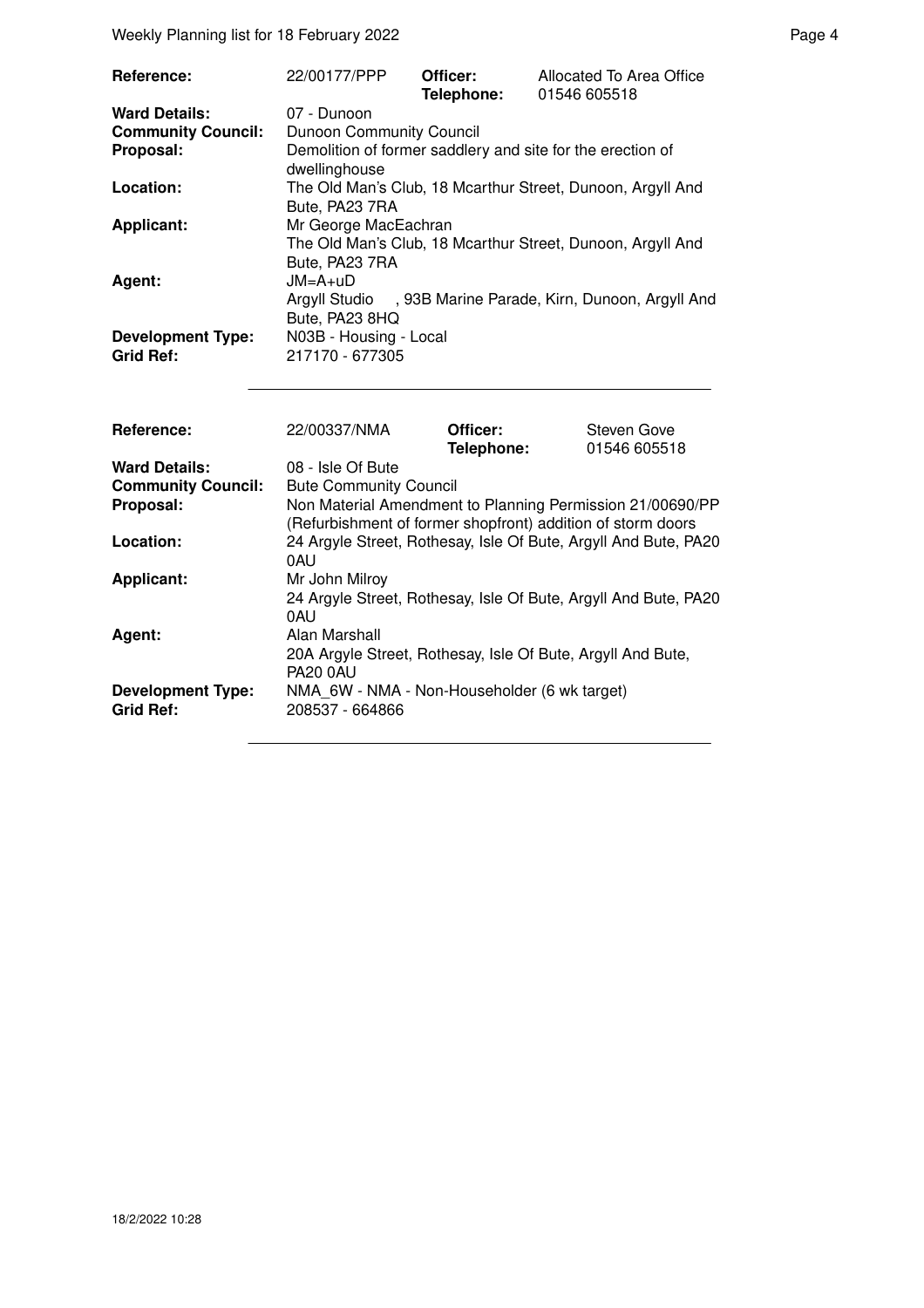## **Major Applications Team**

| Reference:                                   | 21/02718/PP                                          | Officer:<br>Telephone: | Allocated To Area Office<br>01546 605518                                                                                                                                                              |
|----------------------------------------------|------------------------------------------------------|------------------------|-------------------------------------------------------------------------------------------------------------------------------------------------------------------------------------------------------|
| <b>Ward Details:</b>                         | 02 - Kintyre And The Islands                         |                        |                                                                                                                                                                                                       |
| <b>Community Council:</b>                    | <b>Islay Community Council</b>                       |                        |                                                                                                                                                                                                       |
| Proposal:                                    | formation of accesses                                |                        | Erection of distillery and visitor centre, with associated and<br>ancillary development including support warehousing buildings,<br>Installation of sewage treatment plant, two solar panel sites and |
| Location:                                    | And Bute                                             |                        | Gearach Farm (ili Distillery), Port Charlotte, Isle Of Islay, Argyll                                                                                                                                  |
| <b>Applicant:</b>                            | Gearach Limited<br>SO21 3DT                          |                        | Old Dairy, Embley Wood Lane, East Stratton, Winchester,                                                                                                                                               |
| Agent:                                       | Scott Hobbs Planning                                 |                        | 24A Sheila Hobbs, Stafford Street, Edinburgh, EH3 7BD                                                                                                                                                 |
| <b>Development Type:</b><br><b>Grid Ref:</b> | N10A - Other developments - Major<br>122258 - 659325 |                        |                                                                                                                                                                                                       |
|                                              |                                                      |                        |                                                                                                                                                                                                       |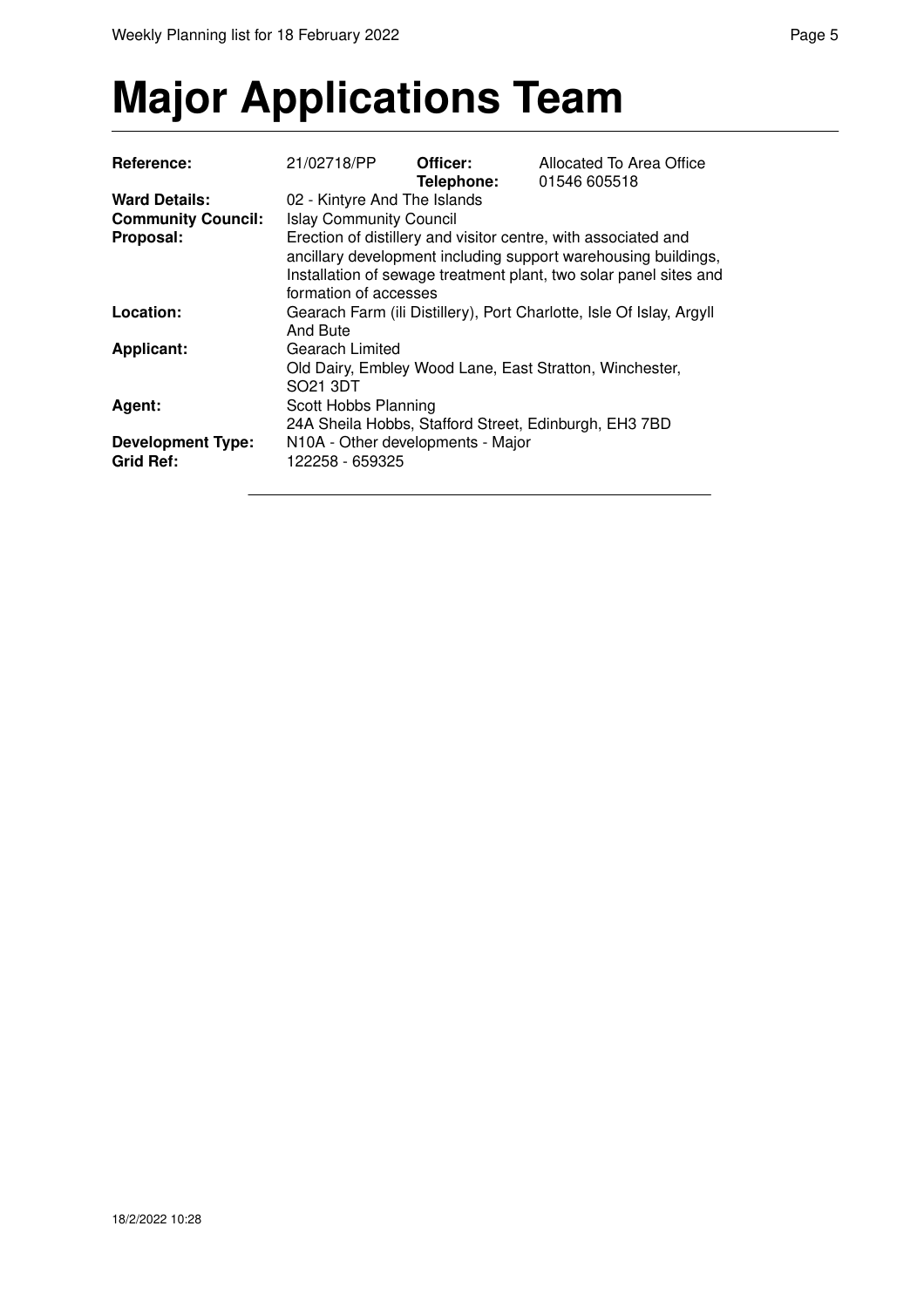#### **Helensburgh and Lomond**

| Reference:                                   | 21/02559/PP                                                | Officer:<br>Telephone: | Allocated To Area Office<br>01546 605518                     |  |
|----------------------------------------------|------------------------------------------------------------|------------------------|--------------------------------------------------------------|--|
| <b>Ward Details:</b>                         | 10 - Helensburgh Central                                   |                        |                                                              |  |
| <b>Community Council:</b>                    | Helensburgh Community Council                              |                        |                                                              |  |
| Proposal:                                    | Alterations and extension                                  |                        |                                                              |  |
| Location:                                    | 9NF                                                        |                        | 22A West Montrose Street, Helensburgh, Argyll And Bute, G84  |  |
| <b>Applicant:</b>                            | Mr And Mrs Gordon And Grace Sim                            |                        |                                                              |  |
|                                              | 9NF                                                        |                        | 22A West Montrose Street, Helensburgh, Argyll And Bute, G84  |  |
| Agent:                                       | Mozolowski & Murray<br>8GA                                 |                        | 2-8 Clashburn Way, Bridgend Industrial Estate, Kinross, KY13 |  |
| <b>Development Type:</b>                     | N01 - Householder developments                             |                        |                                                              |  |
| <b>Grid Ref:</b>                             | 229304 - 682925                                            |                        |                                                              |  |
| Reference:                                   | 21/02709/PP                                                | Officer:               | Allocated To Area Office                                     |  |
|                                              |                                                            | Telephone:             | 01546 605518                                                 |  |
| <b>Ward Details:</b>                         | 09 - Lomond North                                          |                        |                                                              |  |
| <b>Community Council:</b>                    | Rhu And Shandon Community Council                          |                        |                                                              |  |
| Proposal:                                    |                                                            |                        | Variation of condition numbers 3, 4, 5 and 6 and removal of  |  |
|                                              | conditions 7 and 8 relative to planning permission         |                        | 20/01150/PP (Erection of dwellinghouse). Access arrange-     |  |
|                                              | ments                                                      |                        |                                                              |  |
| Location:                                    | <b>G84 8NF</b>                                             |                        | Rhu Lodge, Ferry Road, Rhu, Helensburgh, Argyll And Bute,    |  |
| <b>Applicant:</b>                            | Mr Graham Wylie                                            |                        |                                                              |  |
|                                              | <b>G84 8NF</b>                                             |                        | Rhu Lodge, Ferry Road, Rhu, Helensburgh, Argyll And Bute,    |  |
| Agent:                                       | Lindsay Design                                             |                        |                                                              |  |
|                                              | 24 Cairngorm Crescent, Barrhead, G78 2AW                   |                        |                                                              |  |
| <b>Development Type:</b><br><b>Grid Ref:</b> | N03B - Housing - Local<br>226518 - 683926                  |                        |                                                              |  |
|                                              |                                                            |                        |                                                              |  |
| <b>Reference:</b>                            | 21/02730/LIB                                               | Officer:<br>Telephone: | Allocated To Area Office<br>01546 605518                     |  |
| <b>Ward Details:</b>                         | 10 - Helensburgh Central                                   |                        |                                                              |  |
| <b>Community Council:</b>                    | Helensburgh Community Council                              |                        |                                                              |  |
| Proposal:                                    | Resurfacing and street lighting to Helensburgh Pier        |                        |                                                              |  |
| Location:                                    | <b>Bute</b>                                                |                        | Helensburgh Pier, West Clyde Street, Helensburgh, Argyll And |  |
| <b>Applicant:</b>                            | Argyll And Bute Council                                    |                        |                                                              |  |
|                                              |                                                            |                        | Executive Director Development And Infrastructure, Kilmory,  |  |
|                                              | Lochgilphead, Argyll And Bute, PA31 8RT                    |                        |                                                              |  |
| Agent:                                       | DarntonB3 Architecture Ltd                                 |                        |                                                              |  |
|                                              |                                                            |                        | Unit 2 The Matrix , 114 Cowcaddens Road, Glasgow, G4 0HL     |  |
| <b>Development Type:</b><br><b>Grid Ref:</b> | $N14$ - Listed bldg + con area consents<br>229507 - 682163 |                        |                                                              |  |
|                                              |                                                            |                        |                                                              |  |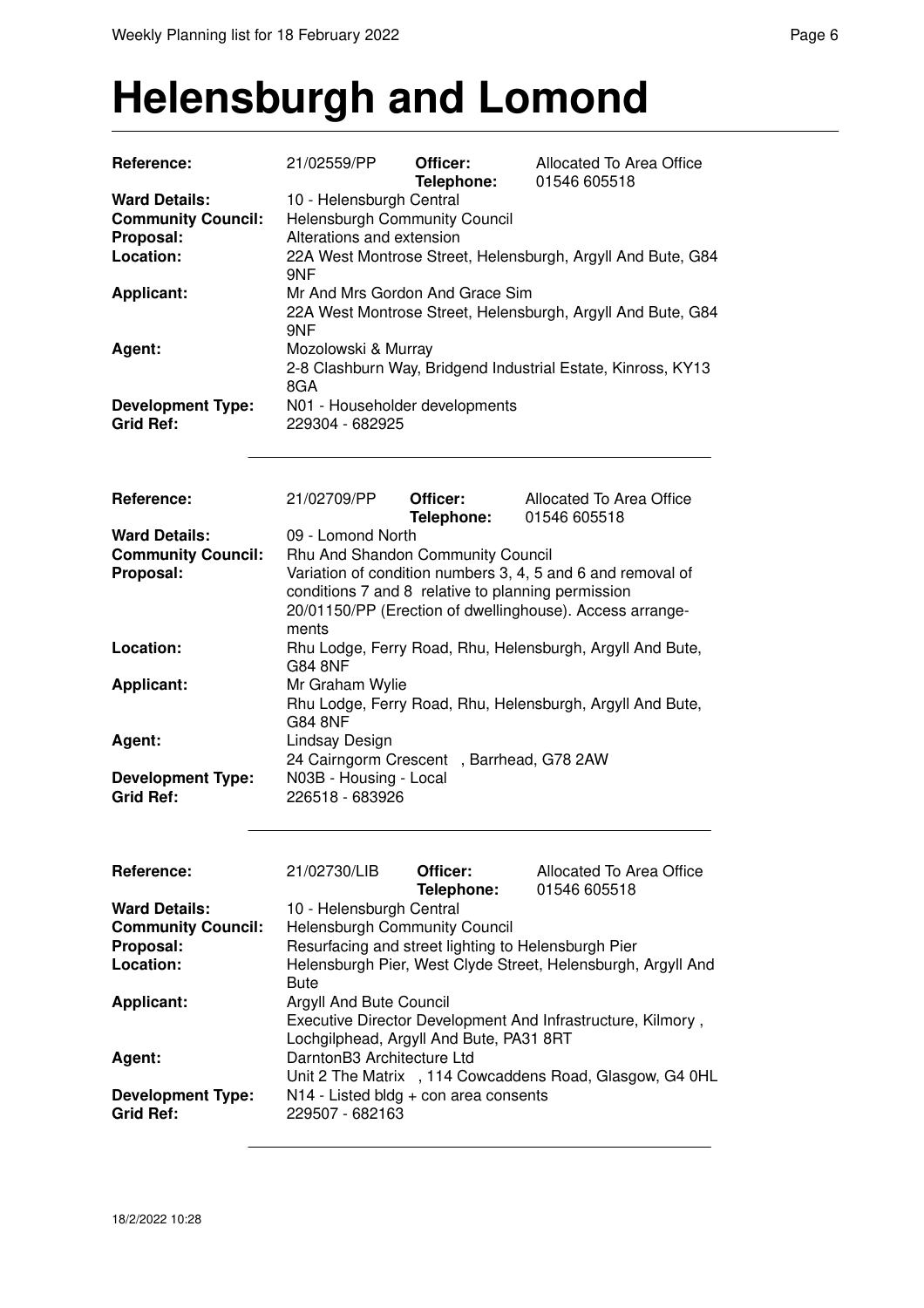Weekly Planning list for 18 February 2022 **Page 7** Neekly Planning list for 18 February 2022

| Reference:                                   | 22/00096/PP                                                                                                       | Officer:<br>Telephone: | Allocated To Area Office<br>01546 605518                    |  |  |
|----------------------------------------------|-------------------------------------------------------------------------------------------------------------------|------------------------|-------------------------------------------------------------|--|--|
| <b>Ward Details:</b>                         | 09 - Lomond North                                                                                                 |                        |                                                             |  |  |
| <b>Community Council:</b>                    | Cove And Kilcreggan Community Council                                                                             |                        |                                                             |  |  |
| Proposal:                                    | Erection of single storey rear extension                                                                          |                        |                                                             |  |  |
| Location:                                    | Bute, G84 0HY                                                                                                     |                        | 43 Craigrownie Gardens, Kilcreggan, Helensburgh, Argyll And |  |  |
| <b>Applicant:</b>                            | Mr And Mrs Darren And Tanya McKie<br>43 Craigrownie Gardens, Kilcreggan, Helensburgh, Argyll And<br>Bute, G84 0HY |                        |                                                             |  |  |
| Agent:                                       | <b>Outdoor Building Group</b><br>272 Langmuir Road, Glasgow, G69 7RR                                              |                        |                                                             |  |  |
| <b>Development Type:</b><br><b>Grid Ref:</b> | N01 - Householder developments<br>222798 - 681179                                                                 |                        |                                                             |  |  |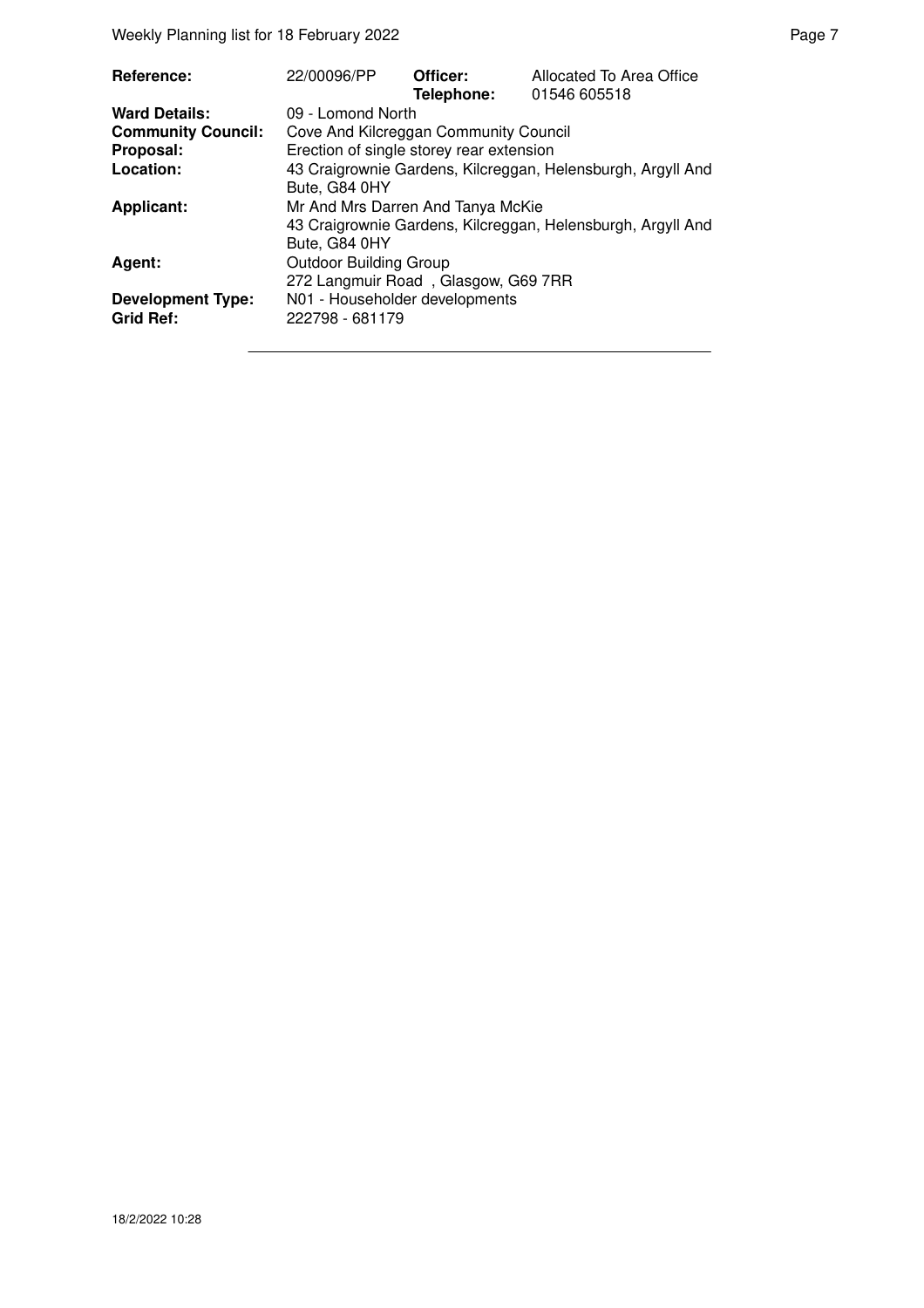#### **Oban, Lorn and the Isles**

| <b>Reference:</b>                                                                                          | 21/02124/PPP                                                                                                                                                                                                                                                                                                                                       | Officer:<br>Telephone: | Allocated To Area Office<br>01546 605518                   |  |  |
|------------------------------------------------------------------------------------------------------------|----------------------------------------------------------------------------------------------------------------------------------------------------------------------------------------------------------------------------------------------------------------------------------------------------------------------------------------------------|------------------------|------------------------------------------------------------|--|--|
| <b>Ward Details:</b><br><b>Community Council:</b><br>Proposal:<br>Location:<br><b>Applicant:</b><br>Agent: | 05 - Oban North And Lorn<br>Seil And Easdale Community Council<br>Site for the erection of dwellinghouse<br>Land North Of Clachandubh Farm, Balvicar, Isle Of Seil, Argyll<br>And Bute<br>Mr Philip Wight<br>Cresswell House, Cresswell Quay, Kilgetty, Pembrokeshire,<br><b>SA68 OTE</b><br><b>PPD</b><br>Bankers Brae, Balfron, Glasgow, G63 0PY |                        |                                                            |  |  |
| <b>Development Type:</b><br><b>Grid Ref:</b>                                                               | N03B - Housing - Local<br>176409 - 716879                                                                                                                                                                                                                                                                                                          |                        |                                                            |  |  |
| Reference:                                                                                                 | 21/02333/PP                                                                                                                                                                                                                                                                                                                                        | Officer:<br>Telephone: | Allocated To Area Office<br>01546 605518                   |  |  |
| <b>Ward Details:</b>                                                                                       | 04 - Oban South And The Isles                                                                                                                                                                                                                                                                                                                      |                        |                                                            |  |  |
| <b>Community Council:</b><br>Proposal:                                                                     | <b>Coll Community Council</b>                                                                                                                                                                                                                                                                                                                      |                        |                                                            |  |  |
| Location:                                                                                                  | Erection of two wind turbines up to 18 metres high (to blade tip)<br>Ballyhough Outdoor Centre, Isle Of Coll, Argyll And Bute, PA78<br>6TE                                                                                                                                                                                                         |                        |                                                            |  |  |
| <b>Applicant:</b>                                                                                          | <b>Project Trust</b><br>Bute, PA78 6TE                                                                                                                                                                                                                                                                                                             |                        | The Hebridean Centre, Ballyhaugh, Isle Of Coll, Argyll And |  |  |
| Agent:                                                                                                     | The Energy Worksop<br>1RL                                                                                                                                                                                                                                                                                                                          |                        | The Media Centre, 7 Northumberland Road, Huddersfield, HD1 |  |  |
| <b>Development Type:</b><br><b>Grid Ref:</b>                                                               | N06B - Electricity Generation - Local<br>117458 - 757990                                                                                                                                                                                                                                                                                           |                        |                                                            |  |  |
| Reference:                                                                                                 | 21/02582/PP                                                                                                                                                                                                                                                                                                                                        | Officer:<br>Telephone: | Allocated To Area Office<br>01546 605518                   |  |  |
| <b>Ward Details:</b>                                                                                       | 05 - Oban North And Lorn                                                                                                                                                                                                                                                                                                                           |                        |                                                            |  |  |
| <b>Community Council:</b>                                                                                  | <b>Ardchattan Community Council</b>                                                                                                                                                                                                                                                                                                                |                        |                                                            |  |  |
| Proposal:<br>Location:                                                                                     | Erection of extension                                                                                                                                                                                                                                                                                                                              |                        | Benlester, Ceum-dhun-righ, Benderloch, Oban, Argyll And    |  |  |
|                                                                                                            | Bute, PA37 1ST                                                                                                                                                                                                                                                                                                                                     |                        |                                                            |  |  |
| <b>Applicant:</b>                                                                                          | Mr Sam Stephens & Miss Michelle MacEwan<br>Benlester, Ceum-dhun-righ, Benderloch, Oban, Argyll And<br>Bute, PA37 1ST                                                                                                                                                                                                                               |                        |                                                            |  |  |
| Agent:                                                                                                     | Fair Planning & Design<br>Lios Mhoire, Ardconnel Terrace, Oban, Argyll And Bute, PA34<br>5DJ                                                                                                                                                                                                                                                       |                        |                                                            |  |  |
| <b>Development Type:</b><br><b>Grid Ref:</b>                                                               | N01 - Householder developments<br>190681 - 738299                                                                                                                                                                                                                                                                                                  |                        |                                                            |  |  |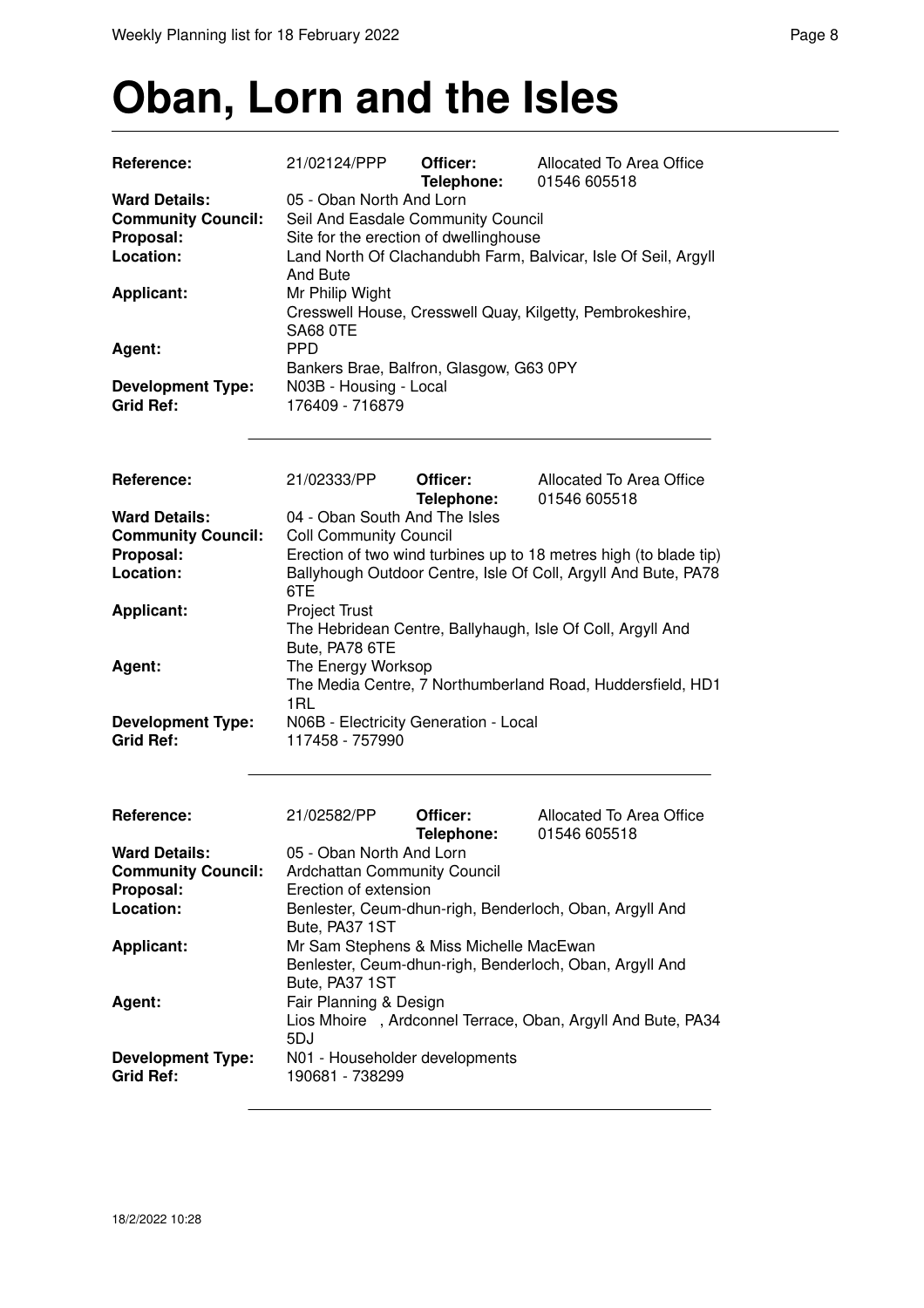| Reference:                | 21/02737/PP                                     | Officer:   | Allocated To Area Office                                         |
|---------------------------|-------------------------------------------------|------------|------------------------------------------------------------------|
|                           |                                                 | Telephone: | 01546 605518                                                     |
| <b>Ward Details:</b>      | 04 - Oban South And The Isles                   |            |                                                                  |
| <b>Community Council:</b> | <b>Mull Community Council</b>                   |            |                                                                  |
| Proposal:                 |                                                 |            | Use of land for the siting of a shepherd's hut, installation of  |
|                           | septic tank and associated parking arrangements |            |                                                                  |
| Location:                 |                                                 |            | Land West Of Duil, Treshnish Farm, Calgary, Isle Of Mull, Argyll |
|                           | And Bute                                        |            |                                                                  |
| <b>Applicant:</b>         | Mrs Carolyne Charrington                        |            |                                                                  |
|                           |                                                 |            | Treshnish And Haunn Cottages, Treshnish Point, Calgary, Isle     |
|                           | Of Mull, Argyll And Bute, PA75 6QX              |            |                                                                  |
| Agent:                    | John Renshaw Architects                         |            |                                                                  |
|                           | 86 Constitution Street, Edinburgh, EH6 6RP      |            |                                                                  |
| <b>Development Type:</b>  | N10B - Other developments - Local               |            |                                                                  |
| <b>Grid Ref:</b>          | 135098 - 748525                                 |            |                                                                  |

| <b>Reference:</b>         | 22/00010/PP                                                 | Officer:   | Fiona Scott  |  |
|---------------------------|-------------------------------------------------------------|------------|--------------|--|
|                           |                                                             | Telephone: | 01546 605518 |  |
| <b>Ward Details:</b>      | 04 - Oban South And The Isles                               |            |              |  |
| <b>Community Council:</b> | <b>Oban Community Council</b>                               |            |              |  |
| Proposal:                 | Alterations and change of use from day centre (Class 10) to |            |              |  |
|                           | licensed function room (sui-generis)                        |            |              |  |
| Location:                 | 2 Argyll Street, Oban, Argyll And Bute, PA34 5SG            |            |              |  |
| <b>Applicant:</b>         | <b>WBM Scotland Ltd</b>                                     |            |              |  |
|                           | 28 Glencruitten Drive, Oban, Argyll And Bute, PA34 4EQ      |            |              |  |
| Agent:                    | Beaton + McMurchy Architects Ltd.                           |            |              |  |
|                           | The Studio, Tigh Na Glaic, Taynuilt, Oban, Argyll And Bute, |            |              |  |
|                           | PA35 1.JW                                                   |            |              |  |
| <b>Development Type:</b>  | N10B - Other developments - Local                           |            |              |  |
| <b>Grid Ref:</b>          | 185933 - 730063                                             |            |              |  |

| <b>Reference:</b>                            | 22/00045/ADV                                                                                                                                                              | Officer:<br>Telephone: | Allocated To Area Office<br>01546 605518                          |  |
|----------------------------------------------|---------------------------------------------------------------------------------------------------------------------------------------------------------------------------|------------------------|-------------------------------------------------------------------|--|
| <b>Ward Details:</b>                         | 05 - Oban North And Lorn                                                                                                                                                  |                        |                                                                   |  |
| <b>Community Council:</b>                    | Dunbeg Community Council                                                                                                                                                  |                        |                                                                   |  |
| Proposal:                                    | minated)                                                                                                                                                                  |                        | Display of one free standing v stack sign (single sided non-illu- |  |
| Location:                                    | Land South West Of Malin House The European Marine Sci-<br>ence Park Dunstaffnage, Dunbeg, Argyll And Bute                                                                |                        |                                                                   |  |
| <b>Applicant:</b>                            | <b>Highlands And Islands Enterprise</b><br>An Lochran, 10 Inverness Campus, Inverness, IV2 5NA<br><b>Oberlanders Architects</b><br>16 Melville Street, Edinburgh, EH3 7NS |                        |                                                                   |  |
| Agent:                                       |                                                                                                                                                                           |                        |                                                                   |  |
| <b>Development Type:</b><br><b>Grid Ref:</b> | N <sub>15</sub> - Advertisements<br>187868 - 733998                                                                                                                       |                        |                                                                   |  |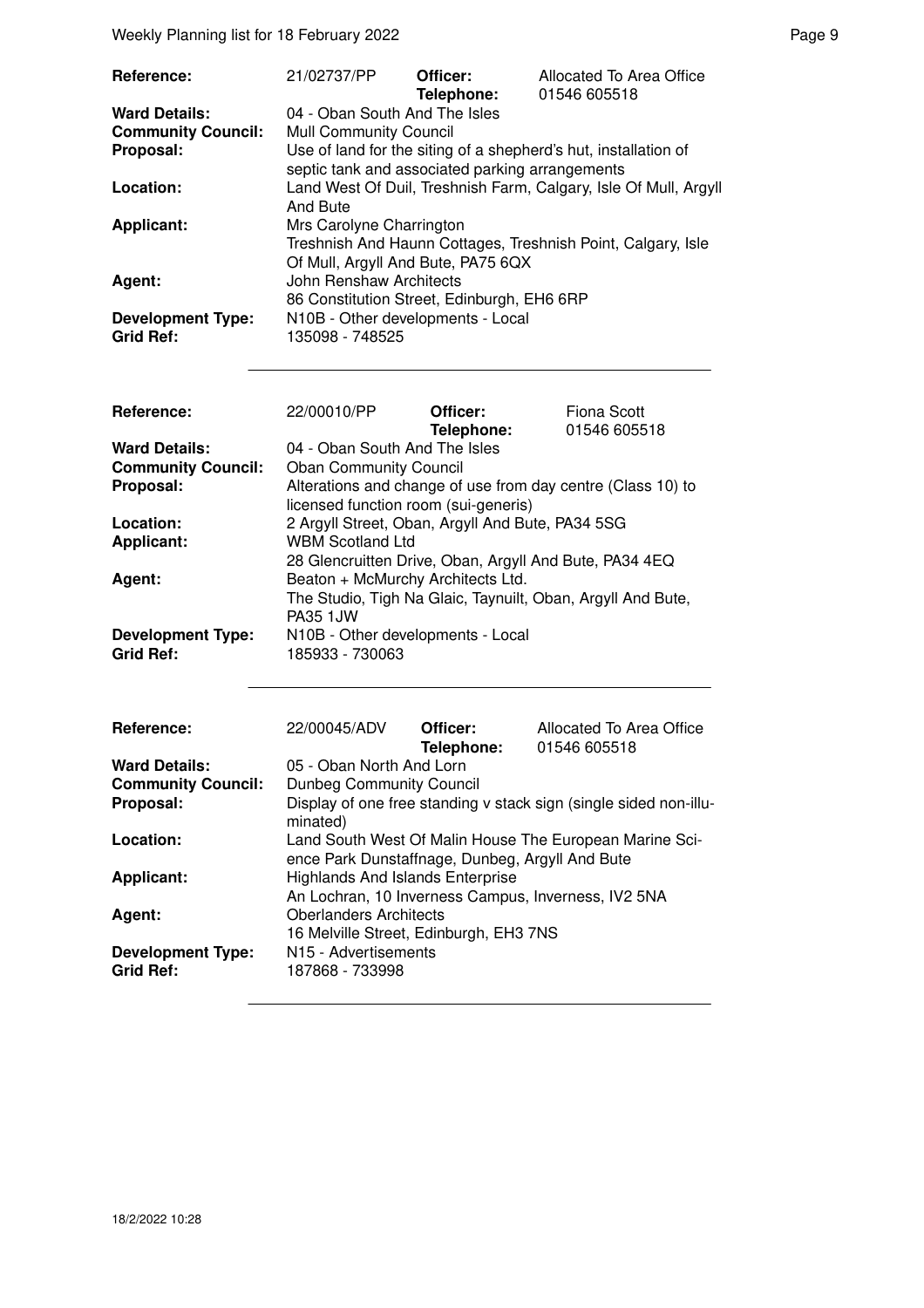| Reference:                                                     | 22/00106/PAMFF                                                                                                                                                                                                                                                          | Officer:               |              | <b>Sandra Davies</b><br>01546 605518                           |
|----------------------------------------------------------------|-------------------------------------------------------------------------------------------------------------------------------------------------------------------------------------------------------------------------------------------------------------------------|------------------------|--------------|----------------------------------------------------------------|
| <b>Ward Details:</b><br><b>Community Council:</b><br>Proposal: | Telephone:<br>04 - Oban South And The Isles<br><b>Mull Community Council</b><br>Replace 10x existing 100 metre cages with 4x 160 metre<br>cages, repositioning of existing feed barge and replace existing<br>hamster style top nets with pole-supported style top nets |                        |              |                                                                |
| Location:                                                      | Scottish Sea Farms Fishnish Bay, Craignure, Isle Of Mull,<br>Argyll And Bute                                                                                                                                                                                            |                        |              |                                                                |
| <b>Applicant:</b>                                              | <b>Scottish Sea Farms</b><br>1SE                                                                                                                                                                                                                                        |                        |              | Barcaldine Hatchery, Barcaldine, Oban, Argyll And Bute, PA37   |
| Agent:                                                         | N/A                                                                                                                                                                                                                                                                     |                        |              |                                                                |
| <b>Development Type:</b><br><b>Grid Ref:</b>                   | G_C21A - MFF - replace finfish pen<br>163407 - 742761                                                                                                                                                                                                                   |                        |              |                                                                |
| Reference:                                                     | 22/00144/PP                                                                                                                                                                                                                                                             | Officer:<br>Telephone: | 01546 605518 | Allocated To Area Office                                       |
| <b>Ward Details:</b><br><b>Community Council:</b>              | 05 - Oban North And Lorn<br>Kilninver And Kilmelford Comm Council                                                                                                                                                                                                       |                        |              |                                                                |
| Proposal:                                                      | Erection of first floor balcony with glazed balustrade                                                                                                                                                                                                                  |                        |              |                                                                |
| Location:                                                      | Walled Garden 11, Kilmelford, Oban, Argyll And Bute, PA34<br>4XD                                                                                                                                                                                                        |                        |              |                                                                |
| <b>Applicant:</b>                                              | <b>Melfort Club Limited</b>                                                                                                                                                                                                                                             |                        |              |                                                                |
| Agent:                                                         | C/o Agent<br><b>Bracewell Stirling Consulting</b>                                                                                                                                                                                                                       |                        |              |                                                                |
|                                                                | 15 Lochside Street, Oban, Argyll And Bute, PA34 4HP                                                                                                                                                                                                                     |                        |              |                                                                |
| <b>Development Type:</b><br><b>Grid Ref:</b>                   | N01 - Householder developments<br>183676 - 714602                                                                                                                                                                                                                       |                        |              |                                                                |
| Reference:                                                     | 22/00168/PP                                                                                                                                                                                                                                                             | Officer:<br>Telephone: |              | Judith Stephen<br>01546 605518                                 |
| <b>Ward Details:</b>                                           | 05 - Oban North And Lorn                                                                                                                                                                                                                                                |                        |              |                                                                |
| <b>Community Council:</b><br>Proposal:                         | <b>Oban Community Council</b><br>Alterations to flat to form juliet balcony                                                                                                                                                                                             |                        |              |                                                                |
| Location:                                                      | Flat 2, 54 George Street, Oban, Argyll And Bute, PA34 5SD                                                                                                                                                                                                               |                        |              |                                                                |
| <b>Applicant:</b>                                              | Beata Povey<br>Bute, PA34 5DJ                                                                                                                                                                                                                                           |                        |              | Craigard Apartments, 7 Ardconnel Terrace, Oban, Argyll And     |
| Agent:                                                         | Beaton + McMurchy Architects Ltd                                                                                                                                                                                                                                        |                        |              |                                                                |
| <b>Development Type:</b><br><b>Grid Ref:</b>                   | N01 - Householder developments<br>185910 - 730113                                                                                                                                                                                                                       |                        |              | The Studio, Tigh Na Glaic, Taynuilt, Argyll And Bute, PA35 1JW |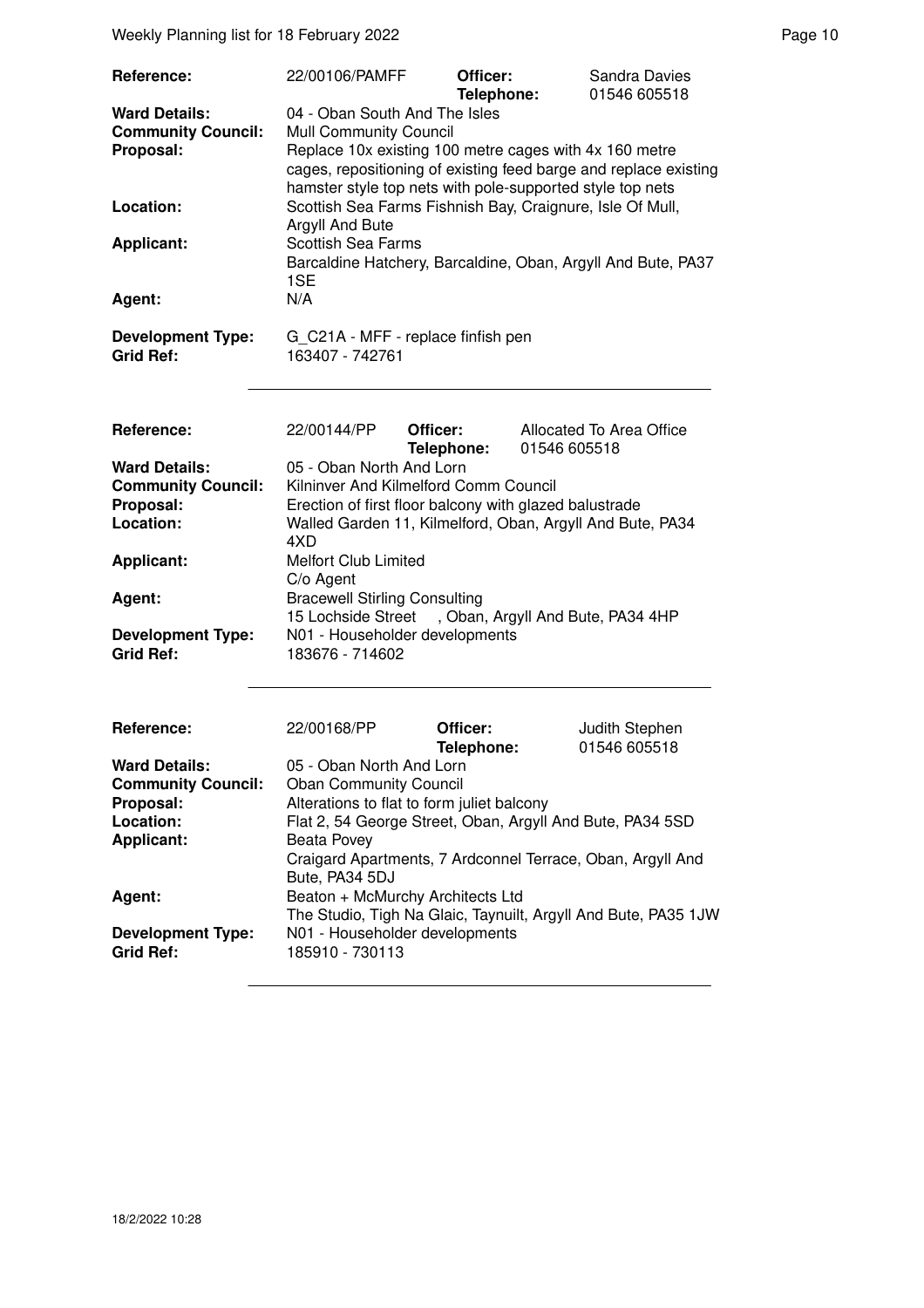Weekly Planning list for 18 February 2022 **Page 11** Assembly Page 11

| Reference:                                        | 22/00183/PP                                                                        | Officer:<br>Telephone: | Allocated To Area Office<br>01546 605518                                                                                     |  |  |
|---------------------------------------------------|------------------------------------------------------------------------------------|------------------------|------------------------------------------------------------------------------------------------------------------------------|--|--|
| <b>Ward Details:</b><br><b>Community Council:</b> | 04 - Oban South And The Isles<br><b>Oban Community Council</b>                     |                        |                                                                                                                              |  |  |
| Proposal:                                         | Erection of dwellinghouse, self catering pod and installation of                   |                        |                                                                                                                              |  |  |
|                                                   | septic tank<br>Land North Of The Birches, Glencruitten, Oban, Argyll And           |                        |                                                                                                                              |  |  |
| Location:                                         | <b>Bute</b>                                                                        |                        |                                                                                                                              |  |  |
| <b>Applicant:</b>                                 | Mr And Mrs Eric And Sheila McMurchy<br>7 Hayfield, Oban, Argyll And Bute, PA34 4PJ |                        |                                                                                                                              |  |  |
| Agent:                                            | N/A                                                                                |                        |                                                                                                                              |  |  |
| <b>Development Type:</b><br><b>Grid Ref:</b>      | N03B - Housing - Local<br>189332 - 730434                                          |                        |                                                                                                                              |  |  |
|                                                   |                                                                                    |                        |                                                                                                                              |  |  |
| Reference:                                        | 22/00297/NMA                                                                       | Officer:<br>Telephone: | Judith Stephen<br>01546 605518                                                                                               |  |  |
| <b>Ward Details:</b>                              | 04 - Oban South And The Isles                                                      |                        |                                                                                                                              |  |  |
| <b>Community Council:</b>                         | <b>Mull Community Council</b>                                                      |                        |                                                                                                                              |  |  |
| Proposal:                                         |                                                                                    |                        | Non Material Amendment to Planning Permission reference<br>20/02169/PP (Erection of telecommunications equipment com-        |  |  |
|                                                   |                                                                                    |                        | pound with 13 metre high monopole and associated works)                                                                      |  |  |
|                                                   |                                                                                    |                        | Change of pole design due to issues with wind loading on                                                                     |  |  |
| Location:                                         | approved pole                                                                      |                        | Proposed Mast South East Of Balmeanach, Tiroran, Isle Of                                                                     |  |  |
|                                                   | Mull, Argyll And Bute                                                              |                        |                                                                                                                              |  |  |
| <b>Applicant:</b>                                 | <b>EE Limited</b>                                                                  |                        |                                                                                                                              |  |  |
|                                                   | 9BW                                                                                |                        | Trident Place, Mosquito Way, Hatfield, Hertfordshire, AL10                                                                   |  |  |
| Agent:                                            | N/A                                                                                |                        |                                                                                                                              |  |  |
| <b>Development Type:</b>                          |                                                                                    |                        |                                                                                                                              |  |  |
| <b>Grid Ref:</b>                                  | NMA_6W - NMA - Non-Householder (6 wk target)<br>146014 - 732217                    |                        |                                                                                                                              |  |  |
|                                                   |                                                                                    |                        |                                                                                                                              |  |  |
| Reference:                                        | 22/00320/NMA                                                                       | Officer:<br>Telephone: | Judith Stephen<br>01546 605518                                                                                               |  |  |
| <b>Ward Details:</b>                              | 05 - Oban North And Lorn                                                           |                        |                                                                                                                              |  |  |
| <b>Community Council:</b>                         | Glenorchy And Inishail Community Council                                           |                        |                                                                                                                              |  |  |
| Proposal:                                         |                                                                                    |                        | Non Material Amendment to Planning Permission reference                                                                      |  |  |
|                                                   |                                                                                    |                        | 20/02266/PP (Erection of dwelling house and workshop/stor-<br>age shed, installation of sewage treatment plant and formation |  |  |
|                                                   |                                                                                    |                        | of access) Change of roof pitch from 40 deg to 45 deg on                                                                     |  |  |
|                                                   |                                                                                    |                        | house, move east windows in work shop to west elevation and                                                                  |  |  |
| Location:                                         | add high level window on south elevation                                           |                        | Land West Of Laggan Cottage, Stronmilchan, Argyll And Bute                                                                   |  |  |
| <b>Applicant:</b>                                 | Mr Peter E Ross And Margaret M Drysdale                                            |                        |                                                                                                                              |  |  |
|                                                   | 59 1 Promenade, Portabello, Edinburgh, EH15 2BS                                    |                        |                                                                                                                              |  |  |
| Agent:                                            | <b>R A Scott Consultants</b>                                                       |                        |                                                                                                                              |  |  |
|                                                   | 6XZ                                                                                |                        | Rionnagan House, Dunmore, Tarbert, Argyll And Bute, PA29                                                                     |  |  |
| <b>Development Type:</b><br><b>Grid Ref:</b>      | NMA_6W - NMA - Non-Householder (6 wk target)<br>215947 - 727967                    |                        |                                                                                                                              |  |  |
|                                                   |                                                                                    |                        |                                                                                                                              |  |  |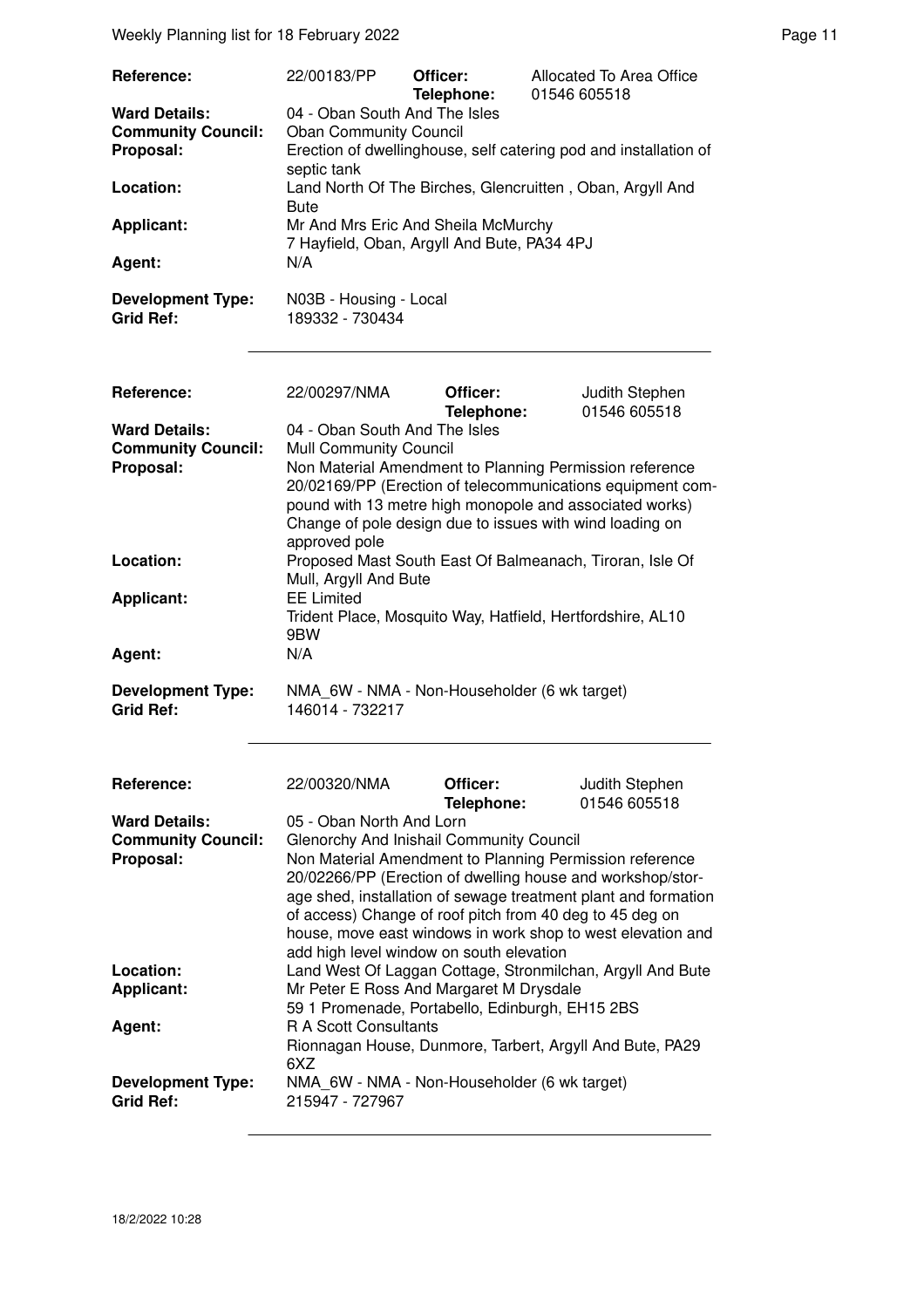Weekly Planning list for 18 February 2022 **Page 12** Page 12

| Reference:                | 22/00346/NMA                                     | Officer:<br>Telephone: | Allocated To Area Office<br>01546 605518                                                                                                                                                                                                                                                                                                                                                      |
|---------------------------|--------------------------------------------------|------------------------|-----------------------------------------------------------------------------------------------------------------------------------------------------------------------------------------------------------------------------------------------------------------------------------------------------------------------------------------------------------------------------------------------|
| <b>Ward Details:</b>      | 04 - Oban South And The Isles                    |                        |                                                                                                                                                                                                                                                                                                                                                                                               |
| <b>Community Council:</b> | <b>Mull Community Council</b>                    |                        |                                                                                                                                                                                                                                                                                                                                                                                               |
| Proposal:                 | ened to remove link                              |                        | Non Material Amendment to Planning Permission reference<br>21/00094/PP (Extension to pier and provision of additional<br>berths, formation of rubble breakwater to the south of the pier<br>and formation of hardstanding area for storage of fishing gear)<br>Minor amendments to make the layout of the pier with steps<br>moved to the south face and the north face of the pier straight- |
| Location:                 | Ferry, Ulva Ferry, Isle Of Mull, Argyll And Bute |                        |                                                                                                                                                                                                                                                                                                                                                                                               |
| <b>Applicant:</b>         | North West Mull Community Woodland Company       |                        |                                                                                                                                                                                                                                                                                                                                                                                               |
|                           |                                                  |                        | Penmore Mill, Dervaig, Isle Of Mull, Argyll And Bute, PA75 6QS                                                                                                                                                                                                                                                                                                                                |
| Agent:                    | <b>Wallace Stone</b>                             |                        |                                                                                                                                                                                                                                                                                                                                                                                               |
|                           | G40 1DA                                          |                        | Suite 21, Templeton House, 62 Templeton Street, Glasgow,                                                                                                                                                                                                                                                                                                                                      |
| <b>Development Type:</b>  | NMA 6W - NMA - Non-Householder (6 wk target)     |                        |                                                                                                                                                                                                                                                                                                                                                                                               |
| Grid Ref:                 | 144579 - 739869                                  |                        |                                                                                                                                                                                                                                                                                                                                                                                               |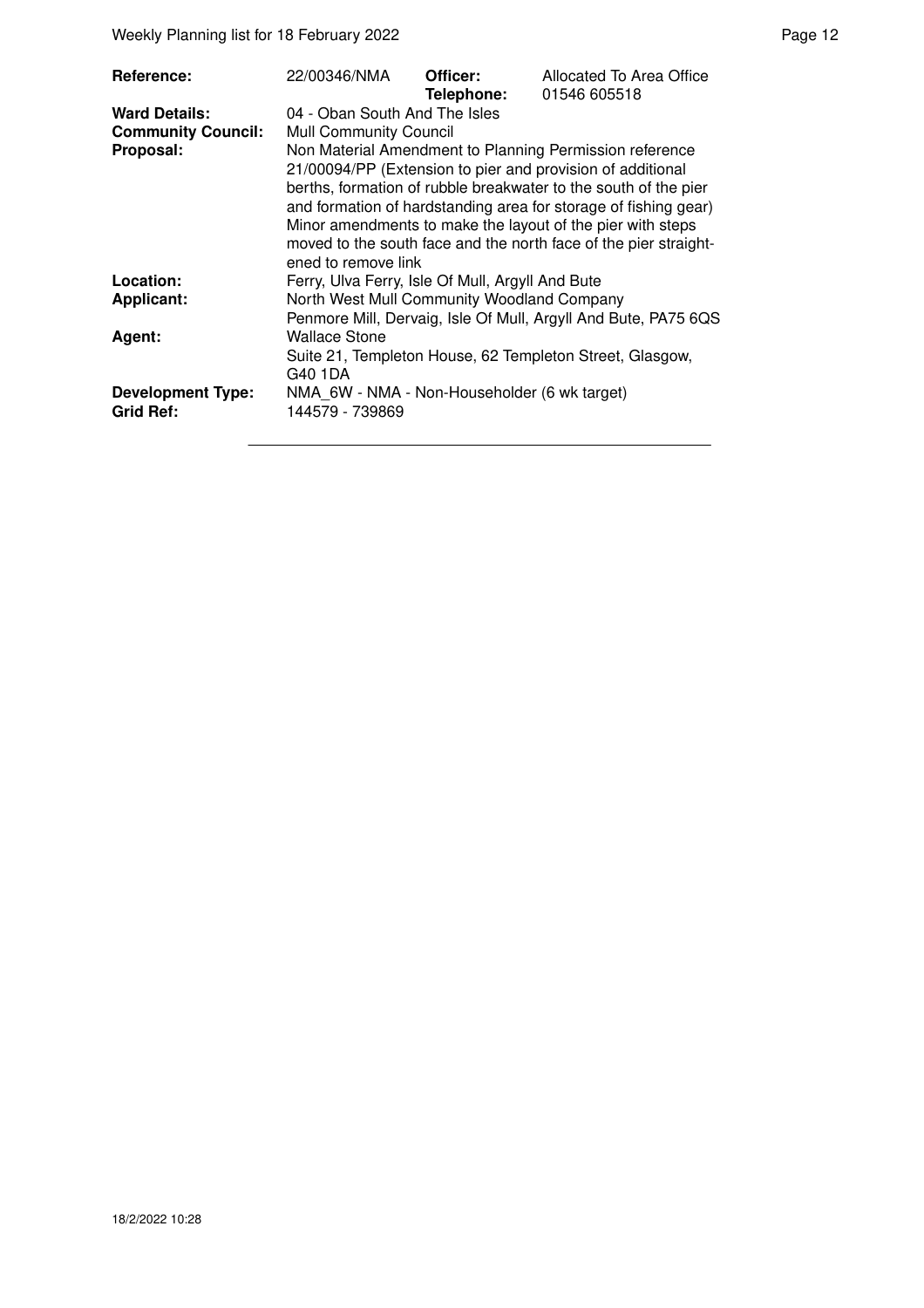# **Mid Argyll, Kintyre and Islay**

| Reference:                                                     | 21/02080/PP                                                                                                                                                                                                                                                                 | Officer:<br>Telephone: | Kim MacKay<br>01546 605518                                  |  |
|----------------------------------------------------------------|-----------------------------------------------------------------------------------------------------------------------------------------------------------------------------------------------------------------------------------------------------------------------------|------------------------|-------------------------------------------------------------|--|
| <b>Ward Details:</b><br><b>Community Council:</b><br>Proposal: | 03 - Mid Argyll<br>North Knapdale Community Council<br>Formation of access road off the B8025 with associated turning<br>head. Construction of raised timber decking and replace rear<br>window with glazed patio door to provide access to deck area<br>(retrospective)    |                        |                                                             |  |
| Location:                                                      | Bute, PA31 8PJ                                                                                                                                                                                                                                                              |                        | 2 Kennovay Cottages, Tayvallich, Lochgilphead, Argyll And   |  |
| <b>Applicant:</b>                                              | Mr George Clark<br>45 Ravelston Road, Bearsden, Glasgow, G61 1AX                                                                                                                                                                                                            |                        |                                                             |  |
| Agent:                                                         | N/A                                                                                                                                                                                                                                                                         |                        |                                                             |  |
| <b>Development Type:</b><br><b>Grid Ref:</b>                   | N01 - Householder developments<br>174115 - 687118                                                                                                                                                                                                                           |                        |                                                             |  |
| Reference:                                                     | 21/02360/PP                                                                                                                                                                                                                                                                 | Officer:<br>Telephone: | Allocated To Area Office<br>01546 605518                    |  |
| <b>Ward Details:</b>                                           | 02 - Kintyre And The Islands                                                                                                                                                                                                                                                |                        |                                                             |  |
| <b>Community Council:</b><br>Proposal:                         | <b>Islay Community Council</b><br>Formation of brewery and distillery comprising erection of visi-<br>tor centre, production building, processing building, pump<br>house and bonded warehouse, installation of sewage treatment<br>plant and formation of vehicular access |                        |                                                             |  |
| Location:                                                      | Land South Of Glenegedale River And East Of Islay Airport,<br>Glenegedale, Isle Of Islay, Argyll And Bute<br>The Islay Boys Limited<br>Islay House Square, Bridgend, Isle Of Islay, Argyll And Bute,<br><b>PA44 7NZ</b>                                                     |                        |                                                             |  |
| <b>Applicant:</b>                                              |                                                                                                                                                                                                                                                                             |                        |                                                             |  |
| Agent:                                                         | <b>CMA Architects</b><br><b>G52 4RU</b>                                                                                                                                                                                                                                     |                        | Hillington Park Innovation Centre, 1 Ainslie Road, Glasgow, |  |
| <b>Development Type:</b><br><b>Grid Ref:</b>                   | N04B - Business and Industry - Local<br>133233 - 651542                                                                                                                                                                                                                     |                        |                                                             |  |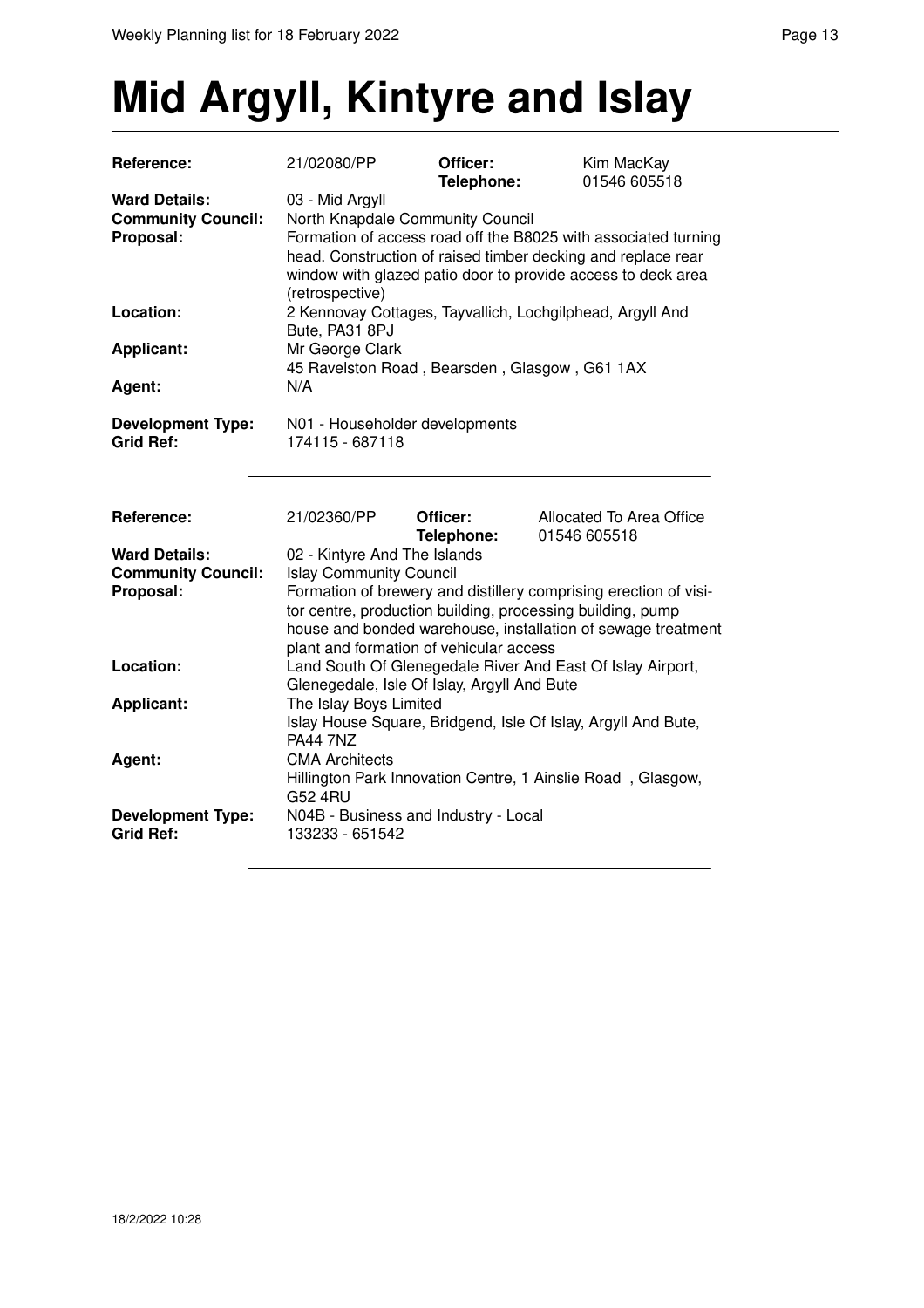Weekly Planning list for 18 February 2022 **Page 14** Page 14

| Reference:                | 21/02536/PP                      | Officer:<br>Telephone: | Allocated To Area Office<br>01546 605518                        |
|---------------------------|----------------------------------|------------------------|-----------------------------------------------------------------|
| <b>Ward Details:</b>      | 03 - Mid Argyll                  |                        |                                                                 |
| <b>Community Council:</b> | North Knapdale Community Council |                        |                                                                 |
| Proposal:                 | plant and air source heat pump   |                        | Erection of a dwellinghouse, installation of a sewage treatment |
| Location:                 | head, Argyll And Bute, PA31 8PN  |                        | Garden Ground Of Sandisland, Carsaig, Tayvallich, Lochgilp-     |
| <b>Applicant:</b>         | Mr Hans And Judy Unkles          |                        |                                                                 |
|                           | <b>PA31 8PN</b>                  |                        | Sandisland, Carsaig, Tayvallich, Lochgilphead, Argyll And Bute, |
| Agent:                    | Tom McCardel Associates          |                        |                                                                 |
|                           | <b>PA31 8QW</b>                  |                        | The Smithy Studio, Barbreck, Lochgilphead, Argyll And Bute,     |
| <b>Development Type:</b>  | N03B - Housing - Local           |                        |                                                                 |
| <b>Grid Ref:</b>          | 173632 - 687761                  |                        |                                                                 |

| <b>Reference:</b>         | 22/00042/ADV                                                   | Officer:<br>Telephone: | Allocated To Area Office<br>01546 605518                   |  |
|---------------------------|----------------------------------------------------------------|------------------------|------------------------------------------------------------|--|
| <b>Ward Details:</b>      | 02 - Kintyre And The Islands                                   |                        |                                                            |  |
| <b>Community Council:</b> | <b>Gigha Community Council</b>                                 |                        |                                                            |  |
| Proposal:                 | Display of interpretation outdoor sign (non-illuminated)       |                        |                                                            |  |
| Location:                 | Land Adjacent To Gigha Boats, Ardminish, Isle Of Gigha, Argyll |                        |                                                            |  |
|                           | And Bute                                                       |                        |                                                            |  |
| <b>Applicant:</b>         | Isle Of Gigha Heritage Trust                                   |                        |                                                            |  |
|                           |                                                                |                        | Craft Workshop 1, Isle Of Gigha, Argyll And Bute, PA41 7AA |  |
| Agent:                    | <b>Tom Smith</b>                                               |                        |                                                            |  |
|                           |                                                                |                        | Suite 2/2 Lateral North, 45 Hope Street, Glasgow, G2 6AE   |  |
| <b>Development Type:</b>  | N <sub>15</sub> - Advertisements                               |                        |                                                            |  |
| <b>Grid Ref:</b>          | 165330 - 649098                                                |                        |                                                            |  |

| 22/00043/ADV                                                | Officer:<br>Telephone: | Allocated To Area Office<br>01546 605518                                                                                                                                                       |
|-------------------------------------------------------------|------------------------|------------------------------------------------------------------------------------------------------------------------------------------------------------------------------------------------|
|                                                             |                        |                                                                                                                                                                                                |
|                                                             |                        |                                                                                                                                                                                                |
| Display of interpretation outdoor sign (non-illuminated)    |                        |                                                                                                                                                                                                |
| Land South East Of Tigh Creagach, Isle Of Gigha, Argyll And |                        |                                                                                                                                                                                                |
| <b>Bute</b>                                                 |                        |                                                                                                                                                                                                |
|                                                             |                        |                                                                                                                                                                                                |
| Craft Workshop 1, Isle Of Gigha, Argyll And Bute, PA41 7AA  |                        |                                                                                                                                                                                                |
| <b>Tom Smith</b>                                            |                        |                                                                                                                                                                                                |
|                                                             |                        |                                                                                                                                                                                                |
|                                                             |                        |                                                                                                                                                                                                |
| 164234 - 646422                                             |                        |                                                                                                                                                                                                |
|                                                             |                        | 02 - Kintyre And The Islands<br><b>Gigha Community Council</b><br>Isle Of Gigha Heritage Trust<br>Suite 2/2 Lateral North, 45 Hope Street, Glasgow, G2 6AE<br>N <sub>15</sub> - Advertisements |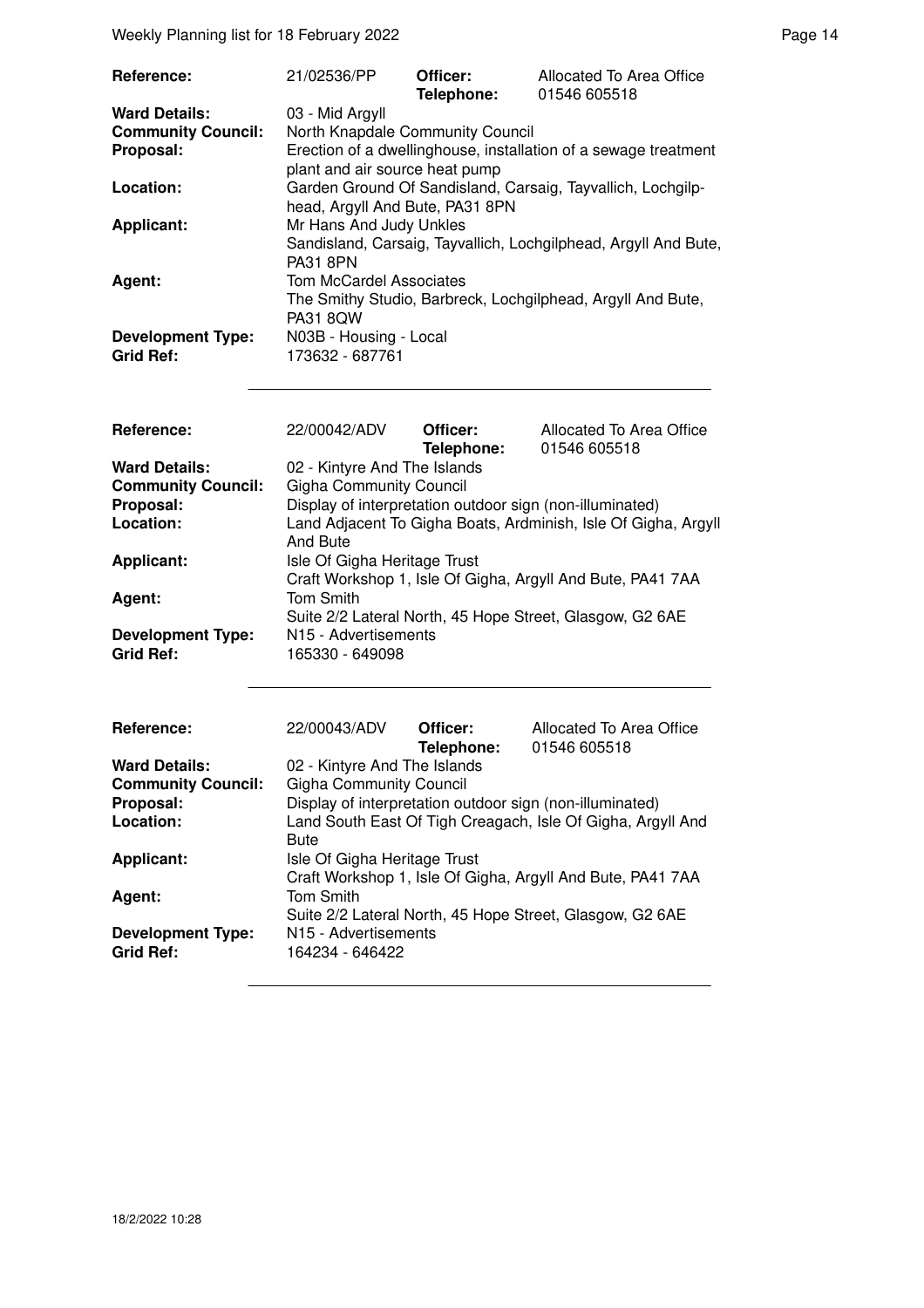Weekly Planning list for 18 February 2022 **Page 15** Neekly Planning list for 18 February 2022

| Reference:                | 22/00044/ADV                                                | Officer:<br>Telephone: | Allocated To Area Office<br>01546 605518                   |
|---------------------------|-------------------------------------------------------------|------------------------|------------------------------------------------------------|
| <b>Ward Details:</b>      | 02 - Kintyre And The Islands                                |                        |                                                            |
| <b>Community Council:</b> | <b>Gigha Community Council</b>                              |                        |                                                            |
| Proposal:                 |                                                             |                        | Display of interpretation outdoor sign (non-illuminated)   |
| Location:                 | Land Opposite Gigha Village Hall, Isle Of Gigha, Argyll And |                        |                                                            |
|                           | Bute                                                        |                        |                                                            |
| <b>Applicant:</b>         | Isle Of Gigha Heritage Trust                                |                        |                                                            |
|                           |                                                             |                        | Craft Workshop 1, Isle Of Gigha, Argyll And Bute, PA41 7AA |
| Agent:                    | <b>Tom Smith</b>                                            |                        |                                                            |
|                           |                                                             |                        | Suite 2/2 Lateral North, 45 Hope Street, Glasgow, G2 6AE   |
| <b>Development Type:</b>  | N <sub>15</sub> - Advertisements                            |                        |                                                            |
| <b>Grid Ref:</b>          | 164495 - 647984                                             |                        |                                                            |

| Reference:                                   | 22/00126/NMA                                                                                                                                       | Officer:<br>Telephone: | Allocated To Area Office<br>01546 605518                  |  |
|----------------------------------------------|----------------------------------------------------------------------------------------------------------------------------------------------------|------------------------|-----------------------------------------------------------|--|
| <b>Ward Details:</b>                         | 01 - South Kintyre                                                                                                                                 |                        |                                                           |  |
| <b>Community Council:</b>                    | <b>Campbeltown Community Council</b>                                                                                                               |                        |                                                           |  |
| Proposal:                                    | Non material amendment to planning permission 15/02482/PP<br>(Erection of dwellinghouse) amendment to fenestration and<br>addition of solar panels |                        |                                                           |  |
| Location:                                    | Argyll And Bute, PA28 6JU                                                                                                                          |                        | Ivy Cottage South Witchburn, Witchburn Road, Campbeltown, |  |
| <b>Applicant:</b>                            | Mr I Kirmuska<br>PA28 6NU                                                                                                                          |                        | 122 MACC Business Park, Campbeltown, Argyll And Bute,     |  |
| Agent:                                       | Andrew C Jones<br>Ballybrennan, Southend, Campbeltown, PA28 6PJ                                                                                    |                        |                                                           |  |
| <b>Development Type:</b><br><b>Grid Ref:</b> | NMA 6W - NMA - Non-Householder (6 wk target)<br>171567 - 620332                                                                                    |                        |                                                           |  |

| Reference:                                   | 22/00143/PP                                                                                          | Officer:<br>Telephone: | Allocated To Area Office<br>01546 605518                   |  |
|----------------------------------------------|------------------------------------------------------------------------------------------------------|------------------------|------------------------------------------------------------|--|
| <b>Ward Details:</b>                         | 01 - South Kintyre                                                                                   |                        |                                                            |  |
| <b>Community Council:</b>                    | <b>Campbeltown Community Council</b>                                                                 |                        |                                                            |  |
| Proposal:                                    | Erection of single storey rear extension, demolition of garage<br>and erection of replacement garage |                        |                                                            |  |
| Location:                                    | Glenbeg, Campbeltown, Argyll And Bute, PA28 6QW                                                      |                        |                                                            |  |
| <b>Applicant:</b>                            | Mr And Mrs MacLennan                                                                                 |                        |                                                            |  |
|                                              | Glenbeg, Campbeltown, Argyll And Bute, PA28 6QW                                                      |                        |                                                            |  |
| Agent:                                       | Andrew C Jones                                                                                       |                        |                                                            |  |
|                                              | 6PJ                                                                                                  |                        | Ballybrennan, Southend, Campbeltown, Argyll And Bute, PA28 |  |
| <b>Development Type:</b><br><b>Grid Ref:</b> | N01 - Householder developments<br>174742 - 621677                                                    |                        |                                                            |  |